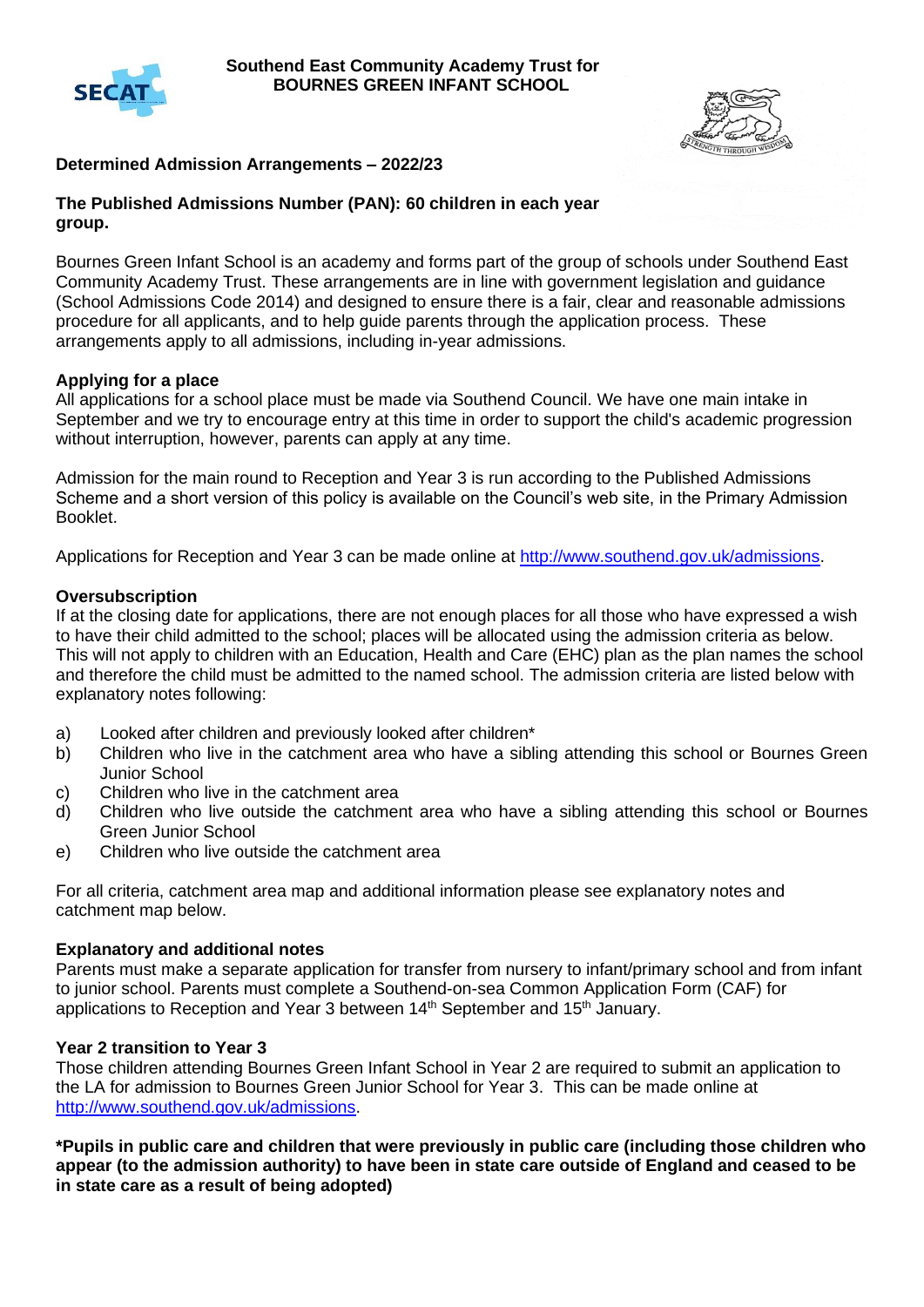A 'looked after child' is a child who is (a) in the care of a local authority, or (b) being provided with accommodation by a local authority in the exercise of their social services functions (see the definition in Section 22(1) of the Children Act 1989) at the time of making an application to a school. A child is regarded as having been in state care outside of England if they were in the care of or were

accommodated by a public authority, a religious organisation, or any other provider of care whose sole or main purpose is to benefit society.

This includes children who were adopted under the Adoption Act 1976 (see Section 12 adoption orders) and children who were adopted under the Adoption and Children Act 2002 (see Section 46 adoption orders).

Child arrangements orders are defined in Section 8 of the Children Act 1989, as amended by Section 12 of the Children and Families Act 2014. Child arrangements orders replace residence orders and any residence order in force prior to 22 April 2014 is deemed to be a child arrangements order. Refer to section 14A of the Children Act 1989 which defines a 'special Guardianship order' as an order appointing one or more individuals to be a child's special guardian (or special guardians).

# **Pupils with Education, Health and Care Plans**

An Education, Health and Care Plan is a plan made by the local authority under Section 37 of the Children and Families Act 2014 specifying the special education, health and social care provision required for that child. All children whose statement of special educational needs (SEND) or Education, Health and Care (EHC) plan names the school must be admitted. Children with a statement or a plan will follow a different process for admission. Further information can be found on [Special Educational Needs and Disabilities \(SEND\)](https://www.southend.gov.uk/children-disabilities/special-educational-needs)

### [Local Offer](https://livewellsouthend.com/kb5/southendonsea/directory/localoffer.page?localofferchannel=0)

# **Measuring tool**

In the case of over subscription in any one category "straight line" distance will be used to measure the distance between the pupil's home (including flats) and the nearest child entrance to the school. Distances will be measured using the Local Authority's computerised measuring system. The children living closest will be given priority.

### **Tie-break**

To be used to decide between two applications that cannot otherwise be separated. If the same distance is shared by more than one pupil, and only one place is available, the place will be awarded on the basis of a computerised random allocation process (supervised by someone independent of the council/governing body). In the case where the last child offered is a twin or sibling of a multiple birth sibling both/all children will be offered and the sibling will be an 'excepted pupil'.

### **Distance where parents have separated**

The distance is measured the same for all applications. Only one application can be received. The LA should not have the details of both parents or know of the marital status of the parents. If more than one application is received from parents, applications will be placed on hold until such time that:

- an application is made that both parents agree to; or
- written agreement is provided from both parents; or
- a court order is obtained confirming which parent's application takes precedence.

Details on address checks and which address is relevant are also provided in the admission booklet. In all cases the child's normal place of residence is applicable for the purposes of the application.

### **Siblings**

Siblings are considered to be a brother or sister, half-brother or half-sister, step-brother or step-sister, adopted brother or sister, living at the same address, who attends the school at the time of application with a reasonable expectation that he or she will still be attending at the time of the proposed admission. In every case, the child should be living in the same family unit at the same address. In the exceptional situation where one twin or one or two triplets are refused a place, in order to keep family members together the additional pupil(s) will be admitted even if this results in the admission limit for the year group being exceeded (2.15 g The school Admission Code).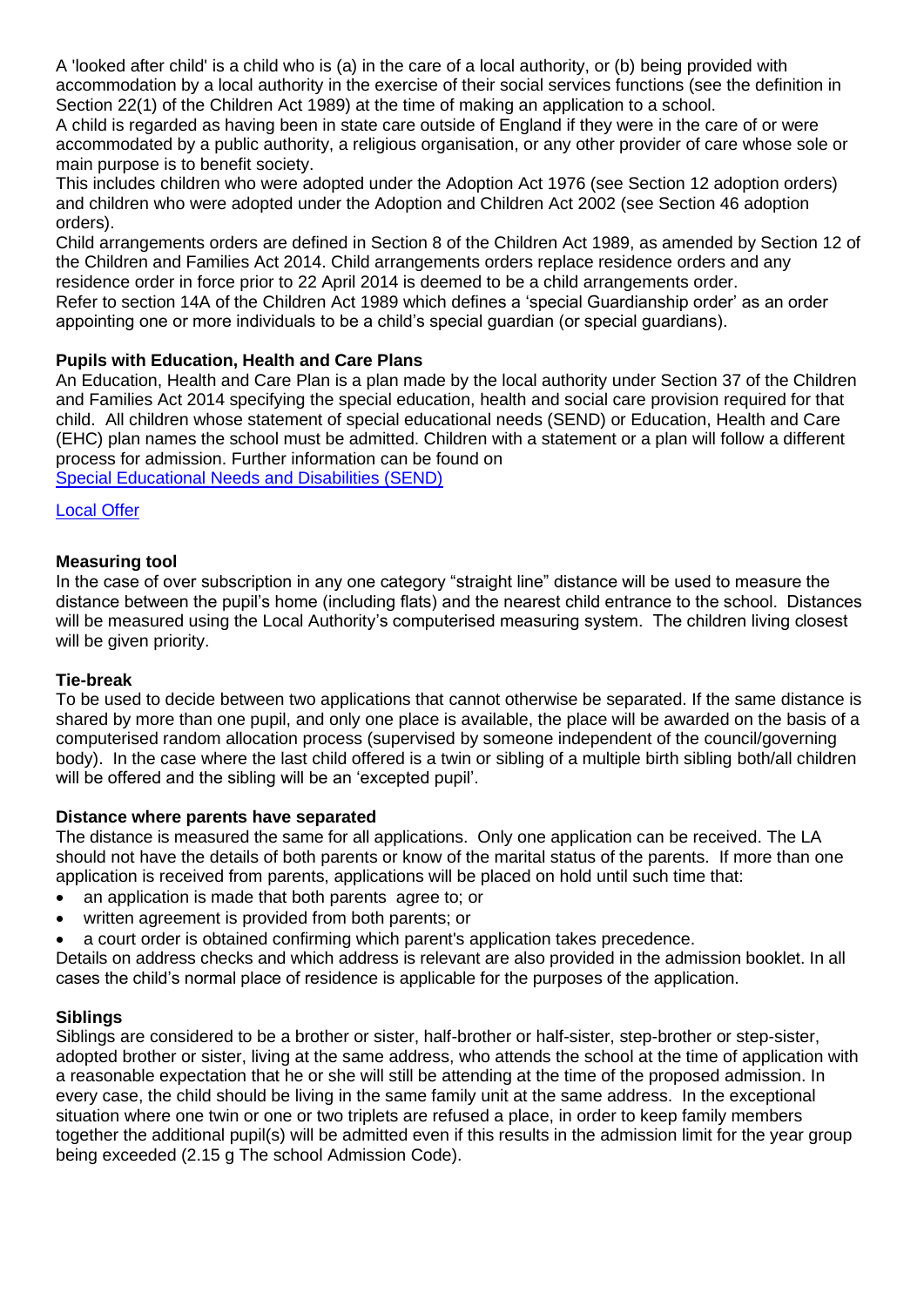### **In-year admissions**

- As permitted by law parents can make an application at any time to any school outside the normal admissions. Where places are available applicants will be offered. Where there are no places applicants will be refused and can join the waiting list for the school. Waiting lists are ranked according to the admission criteria for the school. In some cases where a child is already on a school roll locally the place may be offered for the start of the next term.
- To apply for reception after the normal admission cycle or for admission into Years 1-6, parents will need to complete an In-Year application form which is available from the Council's offices and the website, [www.southend.gov.uk/admissions](http://www.southend.gov.uk/admissions) and [admissions@southend.gov.uk](mailto:admissions@southend.gov.uk)
- Parents can apply for the next school year anytime in the summer term, i.e. after Easter of any given year and not before.
- Applications in the current school year are processed within a maximum of 10 school days, applications for the next school year are processed in the late summer months and outcomes are communicated in the early Autumn term at the latest.
- Pupils that are refused a place and added to the waiting list and remain on the waiting list until 30 June of any given year. Waiting lists close on 30 June of any given year and new waiting lists are created for the next academic year (from the applications for the next school year). Waiting lists from previous years are not rolled over to the next. Parents wishing to continue on a waiting list for a following year are required to make a fresh application.
- As required by the School Admissions Code parents will be notified within 10 school days of the outcome of their application and will be sent a written outcome, with a reminder of the right of appeal, within 15 School Days. Applications are shared with the allocated school and with a school that is a preference and is its own admission authority.

### **Waiting list**

Children's names will automatically be on the waiting list for the school if it is higher on the rank list and where they do not receive an offer. The school has commissioned the local authority to maintain and manage the waiting lists. The list will set out the priority for places in the same order set out in the oversubscription criteria. The child may gain entry to the school if the number of children falls below the admissions limit of the school. If a child on the waiting list is offered a position at the school, they will be notified and will have the option of accepting or rejecting the place within 10 days. In limited situations it may be appropriate to admit to the start of the next term (as per the Education Act 2006) this will be to give the Academy the opportunity to put measures in place for the admission. This will only apply to children already in a school and not for any unplaced children.

### **Address**

For all applications, the address used will be the child's habitual normal place of residence as at the closing date for applications, i.e., 15th January (reception and year 3). Changes to address can be accommodated up to a month after the closing date. Where the address change cannot be accommodated within the reasonable period, parents will be advised, and changes will be updated after all on time applications have been processed.

Parents must notify the School Admissions Team at Southend-on-Sea Borough Council immediately if there are any changes that may affect their child's application, such as a change of address for the main round to Reception or Year 3. Where the child has multiple addresses, the address given to the school should be the one where the child spends the majority of the school week (see further details on address check in the Primary Admissions Booklet on www.southend.gov.uk/admissions).

### **Over and under age applications**

Parents may seek a place for their child outside of their normal age group, (usually during the school year and not at the point of admission), for example, if the child is gifted and talented or has experienced problems such as ill health. In addition, the parents of a summer born child may choose not to send that child to school until the September following their fifth birthday and may request that they are admitted out of their normal age group – to reception rather than year 1. All other applications for over or under age inyear will be handled in line with the School Admissions Code 2014, 2.17 (a & b).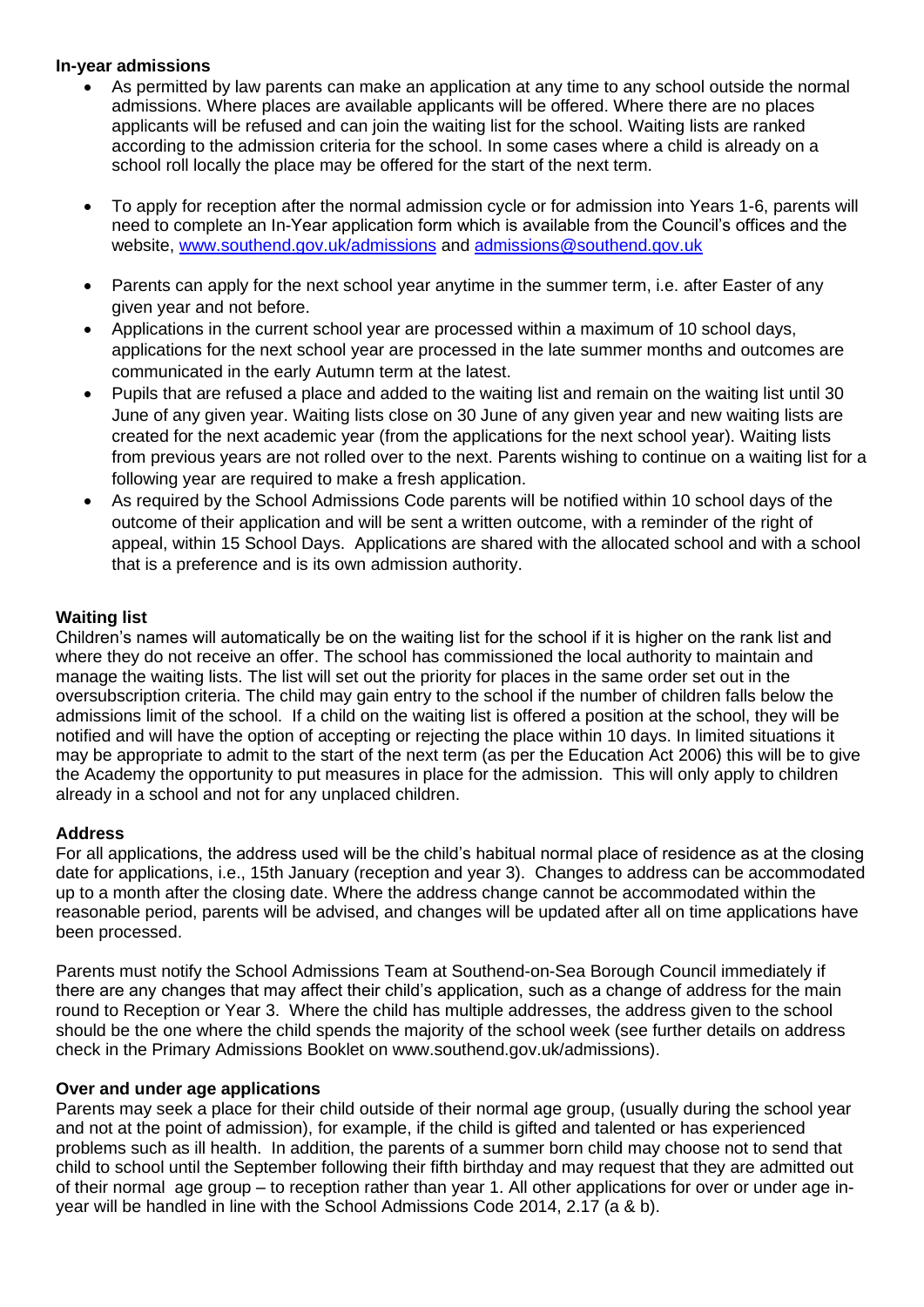Such requests are made initially informally in discussions with the Head Teacher and where parents wish to proceed with the request a written letter with any relevant documentation should be provided to the Head Teacher. The School would make decisions on the basis of the circumstances of the individual case and will be in the best interests of the child.

When informing a parent of their decision on the year group the child should be admitted to, the admission authority must set out clearly the reasons for their decision. (2.17a School Admissions Code 2014). In circumstances where a child transfers from another school already 'outside of normal age group' , the Academy will support any over or under age application where the above has been met and the Academy is satisfied that the child should continue to be educated out of normal age group. A parent cannot appeal against refusal to the 'out of normal age group' application.

### **Admission of children below compulsory school age and deferred entry to school**

Most children start school on a full time basis, however parents can request that their child attends part time until reaching compulsory school age (the term after their 5th birthday). Once parents receive an offer and accept a place for their child during the normal admission round they can ask to defer the admission until later in the same academic year. The school will aim where possible to accommodate these requests where it appears to be in the best interest of the child. Parents wishing their child to attend part time must discuss this with the headteacher of their allocated school. An approved deferred place means that the place is held open and is not offered to another child and the parents must take up the place full time by the start of the summer term. Part-time agreements should include core teaching.

In the case of children born prematurely or the late summer months, parents may request admission outside the normal age group. There is no statutory barrier to children being admitted outside their normal year group (DfE Guidance, Dec 2014). Due to the impact on future years for a child's schooling, requests to delay admission are very carefully considered by both the admitting authority and the parents. The decision to admit outside of a child's normal age group is made on the basis of the circumstances of each case. Any decision will seek a decision in the best interest for the child and be considered by the Head Teacher/SLT. Parents submitting a request for admission outside the normal age group must also complete the Single Application Form during the main admission round, 14th September – 15th January for the 'usual age group for their child'.

In the case of children born prematurely or have immediate medical needs and are also born in the late summer months, parents may request admission outside the normal age group by writing to the Head Teacher.

### **Fair Access Protocol**

Bournes Green Infant School works with the LA in accordance with their in-year Fair Access Policy in order to ensure that children with additional needs or who may present challenges are not disproportionally admitted to one school or year group. Southend's Fair Access Protocol includes a number of categories which identify a child as being potentially vulnerable or likely to present a challenge to the school. These include (but are not restricted to) previous behaviour issues and poor attendance; details are available in the Fair Access Protocol.

# **Appeals**

Parents unsuccessful in securing a place for their child have the right to appeal to an Independent Admissions Appeal Panel. Details of how to do this can be found on the Academy's website.

- **Main round appeals (Reception and year 3**): Parents can appeal against the refusal for schools for which they did not receive an offer. Appeals must be lodged within 20 school days of the date of the letter. Appeals must be heard withing 40 school days of the deadline for lodging appeals. Details of how to do this can be found on the Academy's website All appeals are considered by an Independent Appeals Panel.
- **Main round appeals (in-year R-6):** Parents can appeal against the refusal. Appeals must be lodged within 20 school days of the date of the outcome letter. For applications for in-year admissions, appeals must be heard within 30 school days of the appeal being lodged. Details of how to do this can be found on the Academy's website. All appeals are considered by an Independent Appeals Panel.